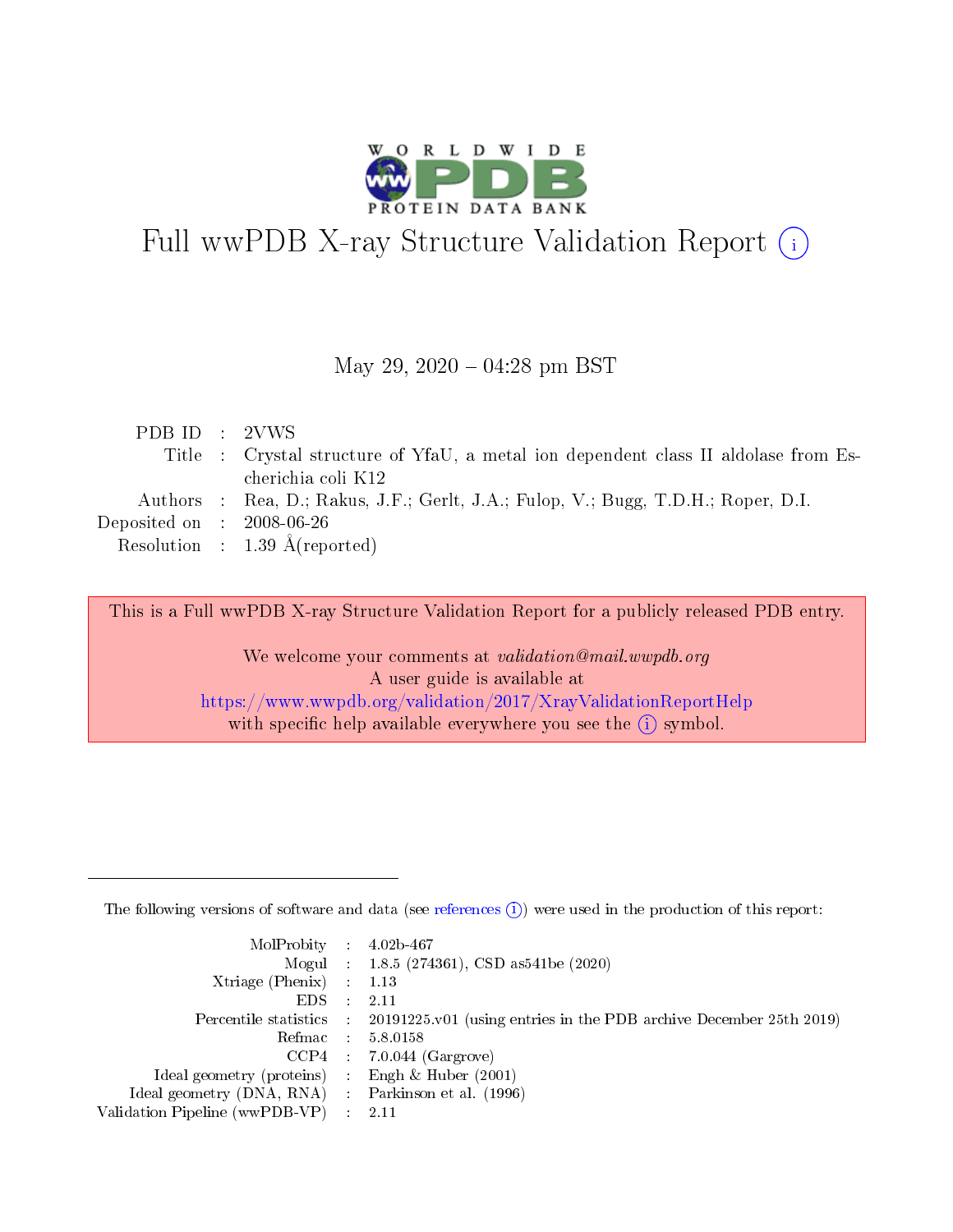## 1 [O](https://www.wwpdb.org/validation/2017/XrayValidationReportHelp#overall_quality)verall quality at a glance  $(i)$

The following experimental techniques were used to determine the structure: X-RAY DIFFRACTION

The reported resolution of this entry is 1.39 Å.

Percentile scores (ranging between 0-100) for global validation metrics of the entry are shown in the following graphic. The table shows the number of entries on which the scores are based.



| Metric                | Whole archive<br>$(\#\text{Entries})$ | Similar resolution<br>$(\#\text{Entries}, \text{resolution range}(\text{\AA}))$ |
|-----------------------|---------------------------------------|---------------------------------------------------------------------------------|
| $R_{free}$            | 130704                                | $1714(1.40-1.40)$                                                               |
| Clashscore            | 141614                                | $1812(1.40-1.40)$                                                               |
| Ramachandran outliers | 138981                                | $1763(1.40-1.40)$                                                               |
| Sidechain outliers    | 138945                                | $1762(1.40-1.40)$                                                               |
| RSRZ outliers         | 127900                                | $1674(1.40-1.40)$                                                               |

The table below summarises the geometric issues observed across the polymeric chains and their fit to the electron density. The red, orange, yellow and green segments on the lower bar indicate the fraction of residues that contain outliers for  $\geq=3$ , 2, 1 and 0 types of geometric quality criteria respectively. A grey segment represents the fraction of residues that are not modelled. The numeric value for each fraction is indicated below the corresponding segment, with a dot representing fractions  $\epsilon=5\%$  The upper red bar (where present) indicates the fraction of residues that have poor fit to the electron density. The numeric value is given above the bar.

| Mol |   | $\boxed{\text{Chain} \mid \text{Length}}$ | Quality of chain |    |
|-----|---|-------------------------------------------|------------------|----|
|     |   |                                           | 13%              |    |
|     | A | 267                                       | 86%              | 9% |
|     |   |                                           | 13%              |    |
|     |   | 267                                       | 86%              | 9% |
|     |   |                                           | 11%              |    |
|     |   | 267                                       | 88%              | 7% |

The following table lists non-polymeric compounds, carbohydrate monomers and non-standard residues in protein, DNA, RNA chains that are outliers for geometric or electron-density-fit criteria:

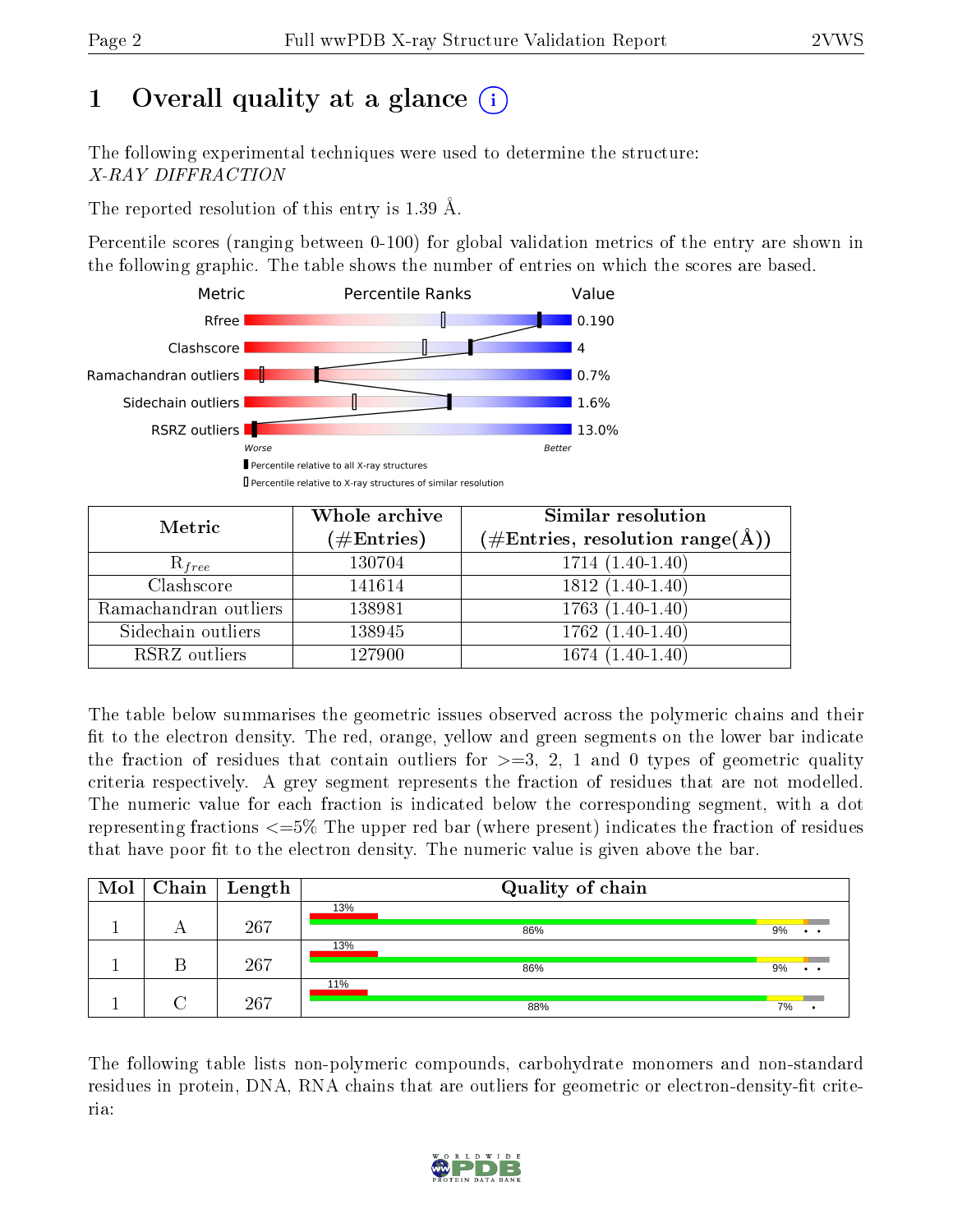|  |      |  | Mol   Type   Chain   Res   Chirality   Geometry   Clashes   Electron density |
|--|------|--|------------------------------------------------------------------------------|
|  | 1257 |  |                                                                              |

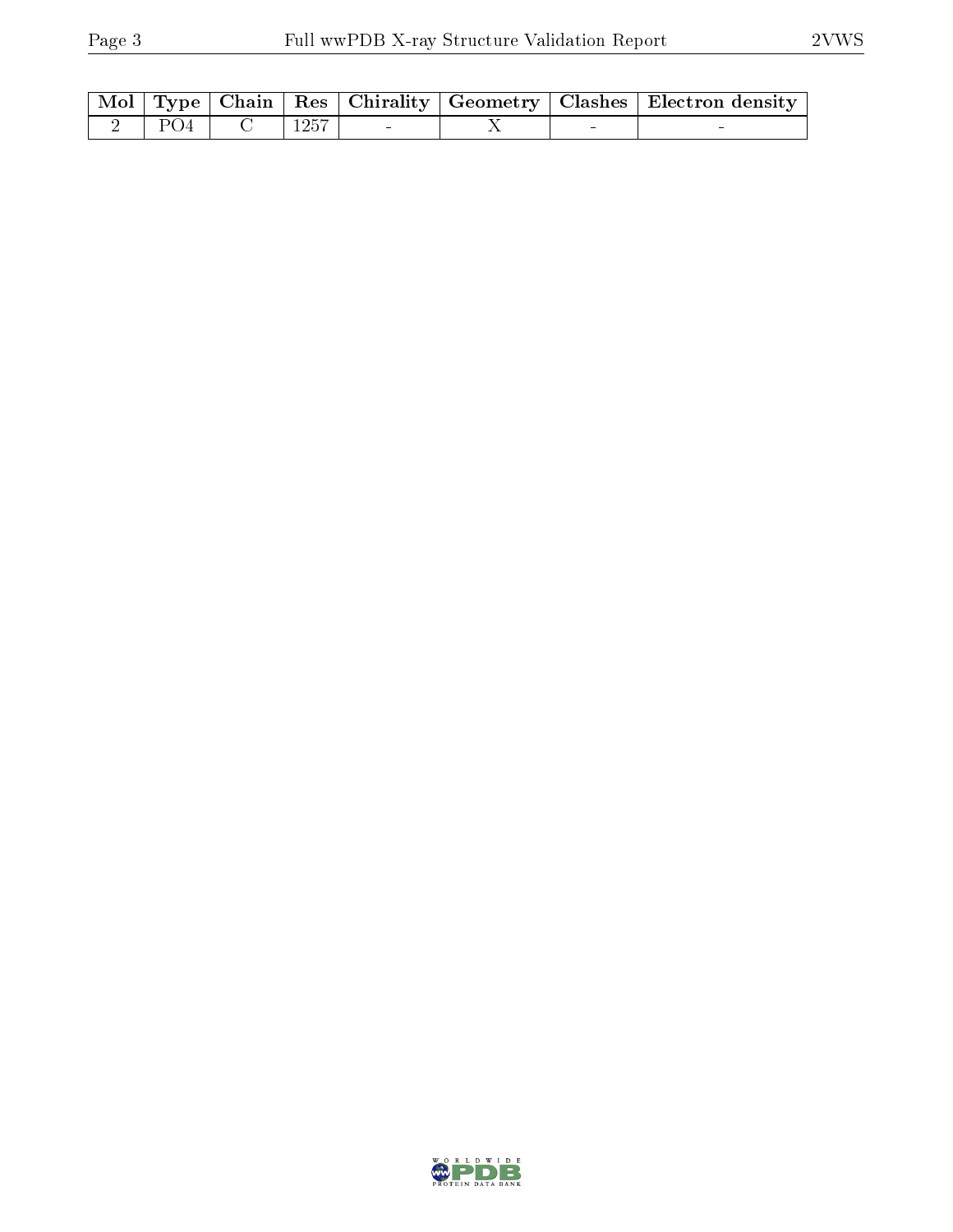## 2 Entry composition (i)

There are 4 unique types of molecules in this entry. The entry contains 6845 atoms, of which 0 are hydrogens and 0 are deuteriums.

In the tables below, the ZeroOcc column contains the number of atoms modelled with zero occupancy, the AltConf column contains the number of residues with at least one atom in alternate conformation and the Trace column contains the number of residues modelled with at most 2 atoms.

| Mol | Chain   Residues | Atoms |               |     |                    |     | $ZeroOcc \mid AltConf \mid Trace$ |  |  |
|-----|------------------|-------|---------------|-----|--------------------|-----|-----------------------------------|--|--|
|     | 256              | Total | $\mathcal{C}$ | N.  |                    |     |                                   |  |  |
|     |                  | 1951  | 1233          |     | 338 371            | - 9 |                                   |  |  |
|     |                  | Total | $\mathcal{C}$ | N   | $\left($ $\right)$ |     |                                   |  |  |
|     | 256              | 1952  | 1233          | 338 | - 371              | -10 |                                   |  |  |
|     |                  | Total | $\mathcal{C}$ | N   |                    |     |                                   |  |  |
|     | 256              | 1951  | 1233          | 338 | 371                |     |                                   |  |  |

Molecule 1 is a protein called YFAU, 2-KETO-3-DEOXY SUGAR ALDOLASE.

• Molecule 2 is PHOSPHATE ION (three-letter code: PO4) (formula:  $O_4P$ ).



| Mol | Chain   Residues | Atoms                            | $ZeroOcc$   AltConf |
|-----|------------------|----------------------------------|---------------------|
| 2   |                  | Total O P                        |                     |
| 2   |                  | Total O P                        |                     |
|     |                  | Total<br>$\cdot$ P<br>- ()<br>h. |                     |

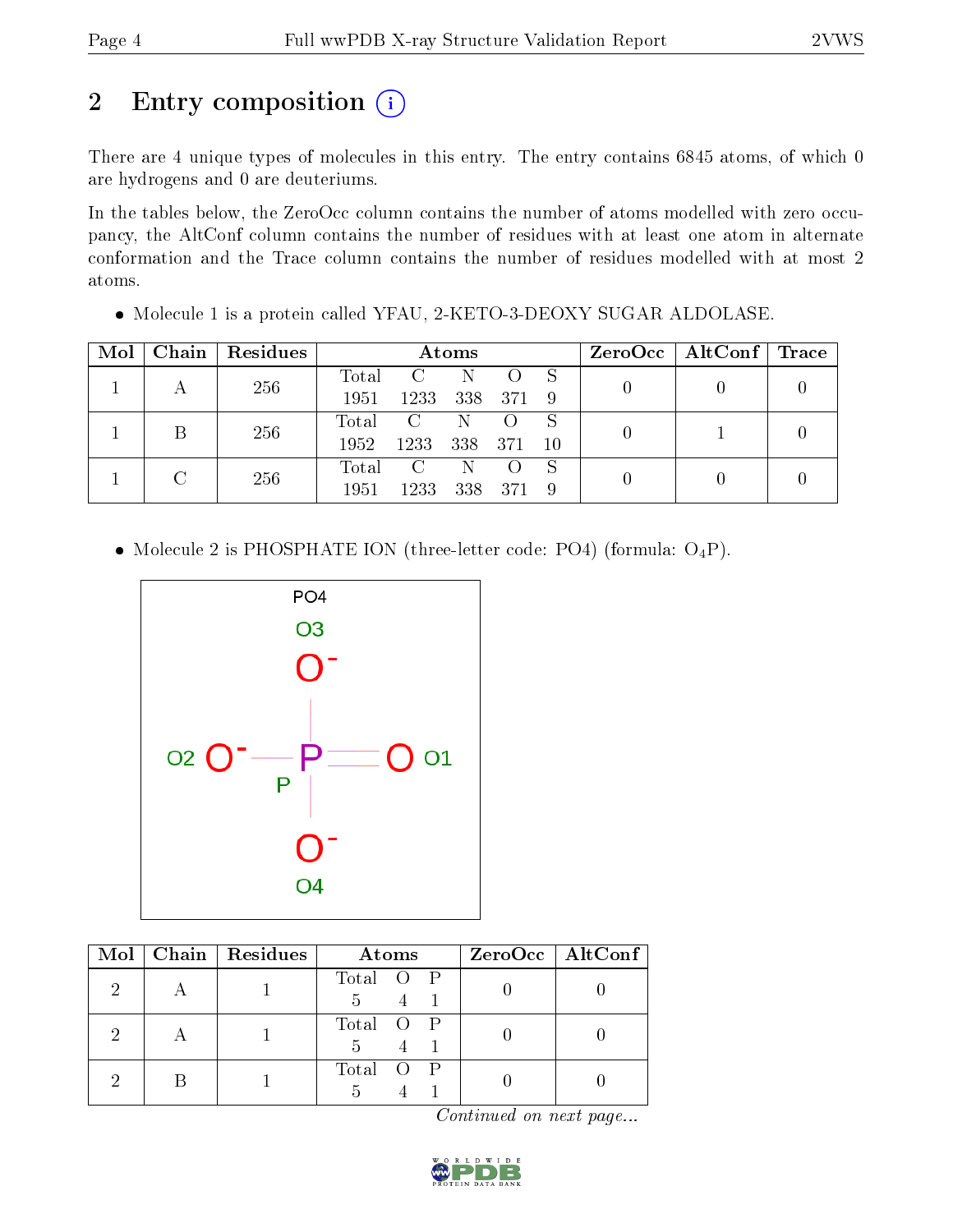Continued from previous page...

|  | $\text{Mol}$   Chain   Residues | Atoms |  |  | $ZeroOcc \   \$ AltConf |
|--|---------------------------------|-------|--|--|-------------------------|
|  |                                 | Total |  |  |                         |

• Molecule 3 is GLYCEROL (three-letter code: GOL) (formula:  $C_3H_8O_3$ ).



|  | Mol   Chain   Residues | Atoms                 | $ZeroOcc \   \ AltConf \  $ |
|--|------------------------|-----------------------|-----------------------------|
|  |                        | Total C O<br>$\sim$ 3 |                             |
|  |                        | Total C O             |                             |

• Molecule 4 is water.

|        | Mol   Chain   Residues | Atoms                            | ZeroOcc   AltConf |
|--------|------------------------|----------------------------------|-------------------|
|        | 320                    | Total<br>$\circ$ O<br>320<br>320 |                   |
| B      | 321                    | Total<br>- ()<br>321<br>321      |                   |
| $\cap$ | 318                    | Total<br>$\left($<br>318<br>318  |                   |

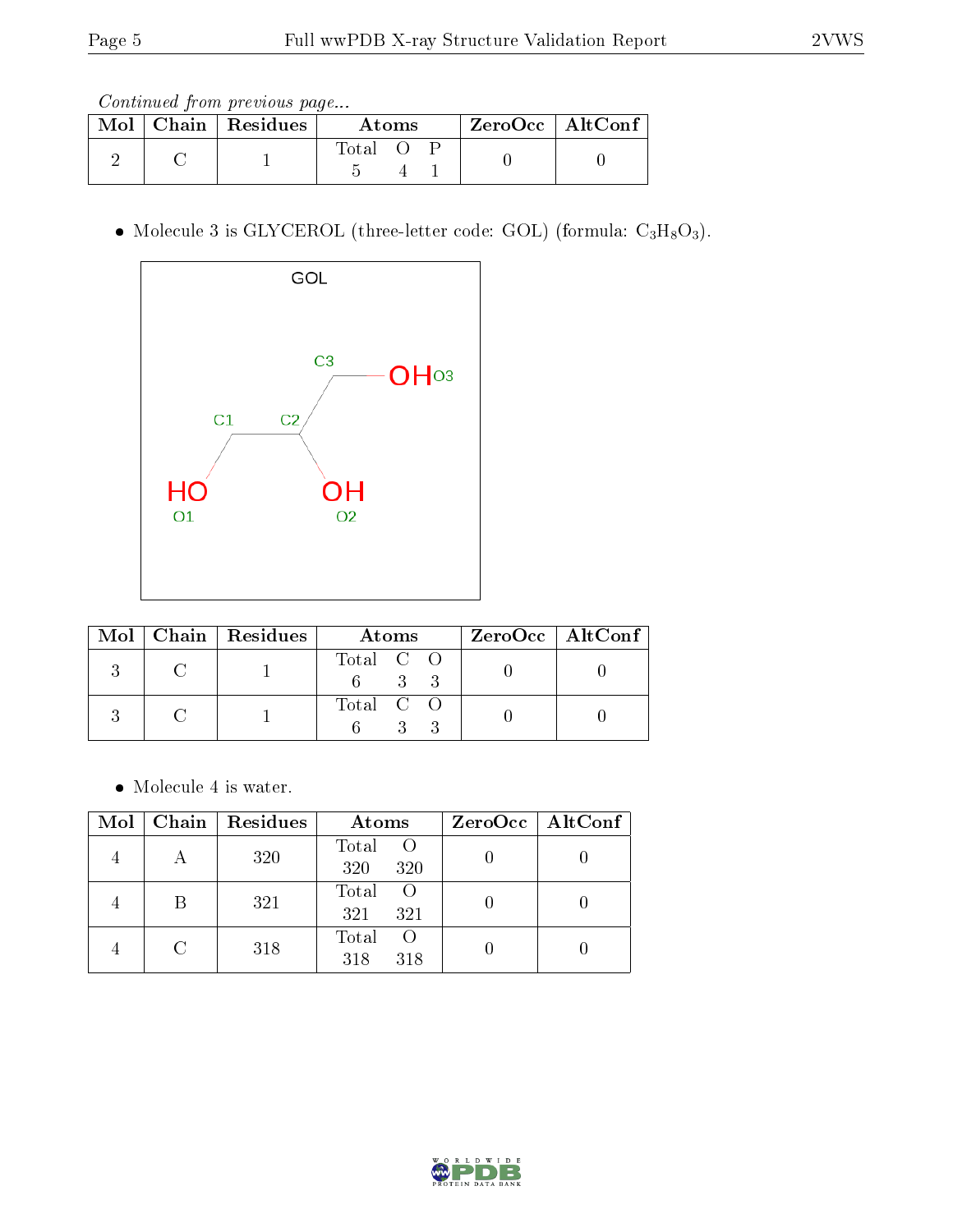## 3 Residue-property plots  $(i)$

These plots are drawn for all protein, RNA and DNA chains in the entry. The first graphic for a chain summarises the proportions of the various outlier classes displayed in the second graphic. The second graphic shows the sequence view annotated by issues in geometry and electron density. Residues are color-coded according to the number of geometric quality criteria for which they contain at least one outlier: green  $= 0$ , yellow  $= 1$ , orange  $= 2$  and red  $= 3$  or more. A red dot above a residue indicates a poor fit to the electron density (RSRZ  $> 2$ ). Stretches of 2 or more consecutive residues without any outlier are shown as a green connector. Residues present in the sample, but not in the model, are shown in grey.



• Molecule 1: YFAU, 2-KETO-3-DEOXY SUGAR ALDOLASE

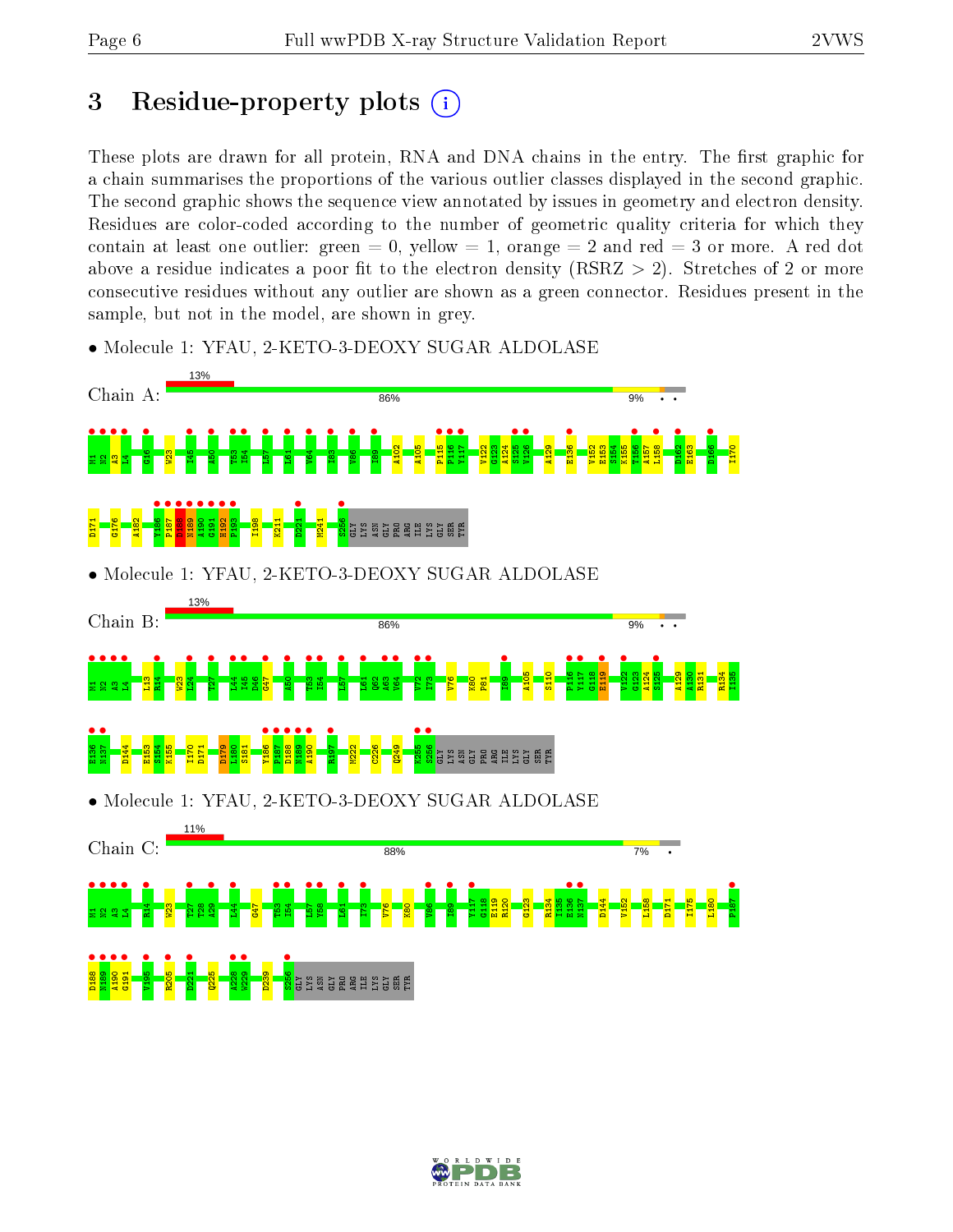## 4 Data and refinement statistics  $(i)$

| Property                                                             | Value                                                          | Source                       |
|----------------------------------------------------------------------|----------------------------------------------------------------|------------------------------|
| Space group                                                          | C2221                                                          | Depositor                    |
| Cell constants                                                       | $105.20\text{\AA}$<br>$136.80\text{\AA}$<br>$123.20\text{\AA}$ | Depositor                    |
| a, b, c, $\alpha$ , $\beta$ , $\gamma$                               | $90.00^{\circ}$<br>$90.00^\circ$<br>$90.00^\circ$              |                              |
| Resolution $(A)$                                                     | $59.76 - 1.39$                                                 | Depositor                    |
|                                                                      | 59.80<br>$-1.39$                                               | <b>EDS</b>                   |
| % Data completeness                                                  | 99.5 (59.76-1.39)                                              | Depositor                    |
| (in resolution range)                                                | 99.5 (59.80-1.39)                                              | <b>EDS</b>                   |
| $R_{merge}$                                                          | 0.06                                                           | Depositor                    |
| $R_{sym}$                                                            | (Not available)                                                | Depositor                    |
| $\langle I/\sigma(I) \rangle^{-1}$                                   | $1.64$ (at $1.39\text{\AA})$                                   | Xtriage                      |
| Refinement program                                                   | REFMAC 5.1.9999                                                | Depositor                    |
|                                                                      | 0.171<br>, 0.191                                               | Depositor                    |
| $R, R_{free}$                                                        | $0.171$ ,<br>0.190                                             | DCC                          |
| $R_{free}$ test set                                                  | 7041 reflections $(3.99\%)$                                    | wwPDB-VP                     |
| Wilson B-factor $(A^2)$                                              | 18.0                                                           | Xtriage                      |
| Anisotropy                                                           | 0.305                                                          | Xtriage                      |
| Bulk solvent $k_{sol}(e/\mathring{A}^3)$ , $B_{sol}(\mathring{A}^2)$ | $0.36$ , $50.0$                                                | <b>EDS</b>                   |
| L-test for twinning <sup>2</sup>                                     | $< L >$ = 0.50, $< L2$ > = 0.34                                | Xtriage                      |
| Estimated twinning fraction                                          | No twinning to report.                                         | $\overline{\text{X}}$ triage |
| $\overline{F_o}, \overline{F_c}$ correlation                         | 0.97                                                           | <b>EDS</b>                   |
| Total number of atoms                                                | 6845                                                           | wwPDB-VP                     |
| Average B, all atoms $(A^2)$                                         | 23.0                                                           | wwPDB-VP                     |

Xtriage's analysis on translational NCS is as follows: The largest off-origin peak in the Patterson function is  $3.45\%$  of the height of the origin peak. No significant pseudotranslation is detected.

<sup>&</sup>lt;sup>2</sup>Theoretical values of  $\langle |L| \rangle$ ,  $\langle L^2 \rangle$  for acentric reflections are 0.5, 0.333 respectively for untwinned datasets, and 0.375, 0.2 for perfectly twinned datasets.



<span id="page-6-1"></span><span id="page-6-0"></span><sup>1</sup> Intensities estimated from amplitudes.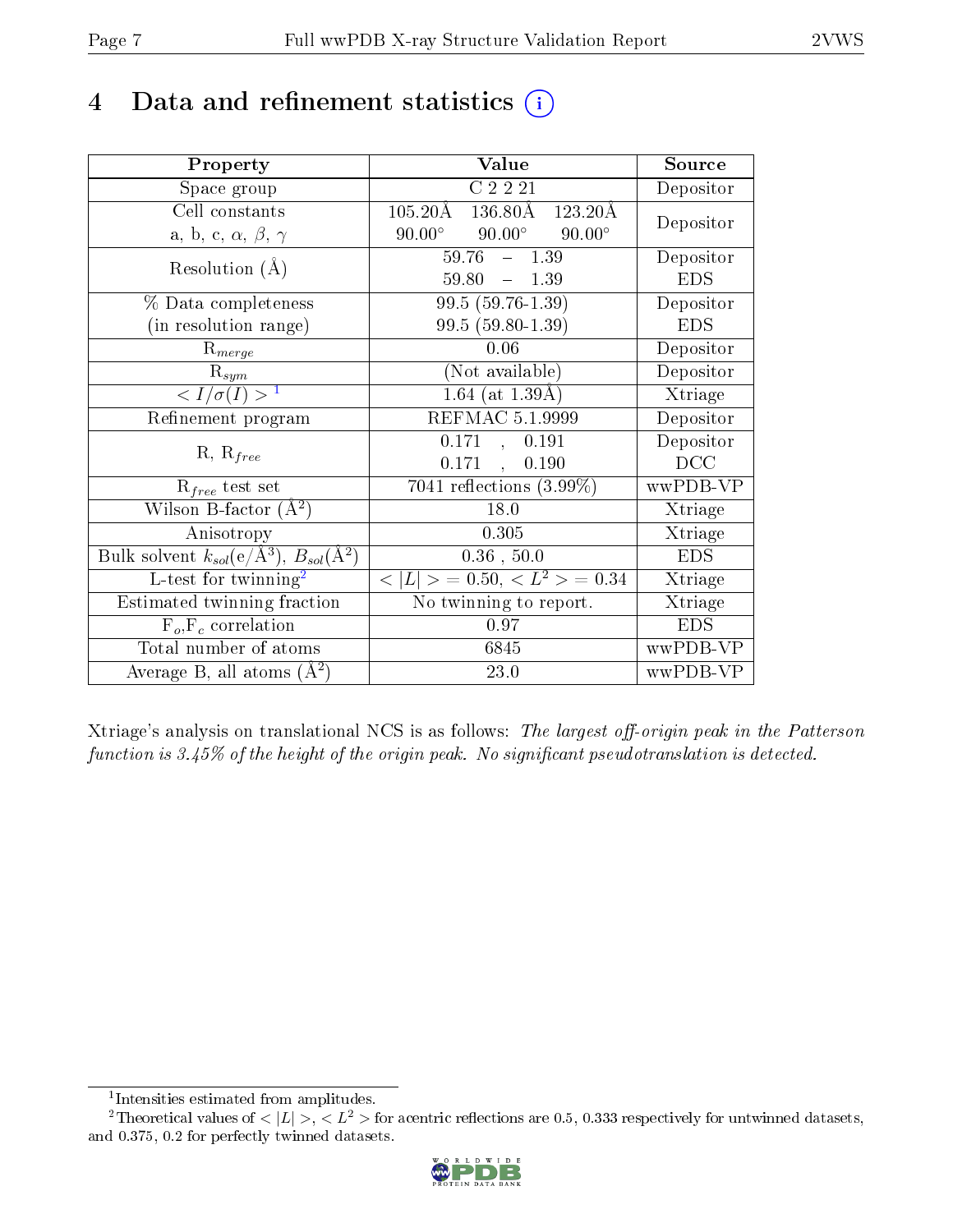## 5 Model quality  $(i)$

### 5.1 Standard geometry  $(i)$

Bond lengths and bond angles in the following residue types are not validated in this section: GOL, PO4

The Z score for a bond length (or angle) is the number of standard deviations the observed value is removed from the expected value. A bond length (or angle) with  $|Z| > 5$  is considered an outlier worth inspection. RMSZ is the root-mean-square of all Z scores of the bond lengths (or angles).

| Mol | Chain                       |      | Bond lengths | Bond angles |                      |  |
|-----|-----------------------------|------|--------------|-------------|----------------------|--|
|     |                             | RMSZ | $\# Z  > 5$  | RMSZ        | # $ Z >5$            |  |
|     |                             | 0.67 | 0/1988       | 0.85        | $3/2706$ $(0.1\%)$   |  |
|     | В                           | 0.60 | 0/1994       | 0.79        | $2/2714(0.1\%)$      |  |
|     | $\mathcal{C}_{\mathcal{C}}$ | 0.63 | 0/1988       | 0.83        | $6/2706$ $(0.2\%)$   |  |
| AĦ  | Аll                         | 0.64 | /5970        | 0.82        | 11/8126<br>$(0.1\%)$ |  |

There are no bond length outliers.

| Mol | Chain         | Res | Type       | Atoms                    | Z       | Observed $(°)$ | Ideal $(°)$ |
|-----|---------------|-----|------------|--------------------------|---------|----------------|-------------|
|     | C             | 171 | ASP        | $CB-CG-OD2$              | 6.88    | 124.49         | 118.30      |
| 1   | C             | 188 | ASP        | $CB-CG-OD2$              | 6.09    | 123.78         | 118.30      |
| 1   | B             | 144 | ASP        | $CB-CG-OD2$              | 5.92    | 123.63         | 118.30      |
| 1   | А             | 192 | <b>HIS</b> | $N$ -CA-C                | 5.82    | 126.72         | 111.00      |
|     | А             | 171 | ASP        | $CB-CG-OD2$              | 5.79    | 123.51         | 118.30      |
| 1   | А             | 188 | ASP        | $CB-CG-OD2$              | 5.72    | 123.45         | 118.30      |
| 1   | C             | 134 | $\rm{ARG}$ | NE-CZ-NH1                | 5.58    | 123.09         | 120.30      |
| 1   | C             | 120 | $\rm{ARG}$ | $NE$ -CZ-NH <sub>2</sub> | $-5.28$ | 117.66         | 120.30      |
| 1   | B             | 171 | ASP        | $CB-CG-OD2$              | 5.25    | 123.03         | 118.30      |
|     | $\mathcal{C}$ | 144 | ASP        | $CB-CG-OD2$              | 5.25    | 123.03         | 118.30      |
|     | $\bigcap$     | 239 | ASP        | $CB-CG-OD1$              | 5.04    | 122.83         | 118.30      |

All (11) bond angle outliers are listed below:

There are no chirality outliers.

There are no planarity outliers.

#### $5.2$  Too-close contacts  $(i)$

In the following table, the Non-H and H(model) columns list the number of non-hydrogen atoms and hydrogen atoms in the chain respectively. The H(added) column lists the number of hydrogen

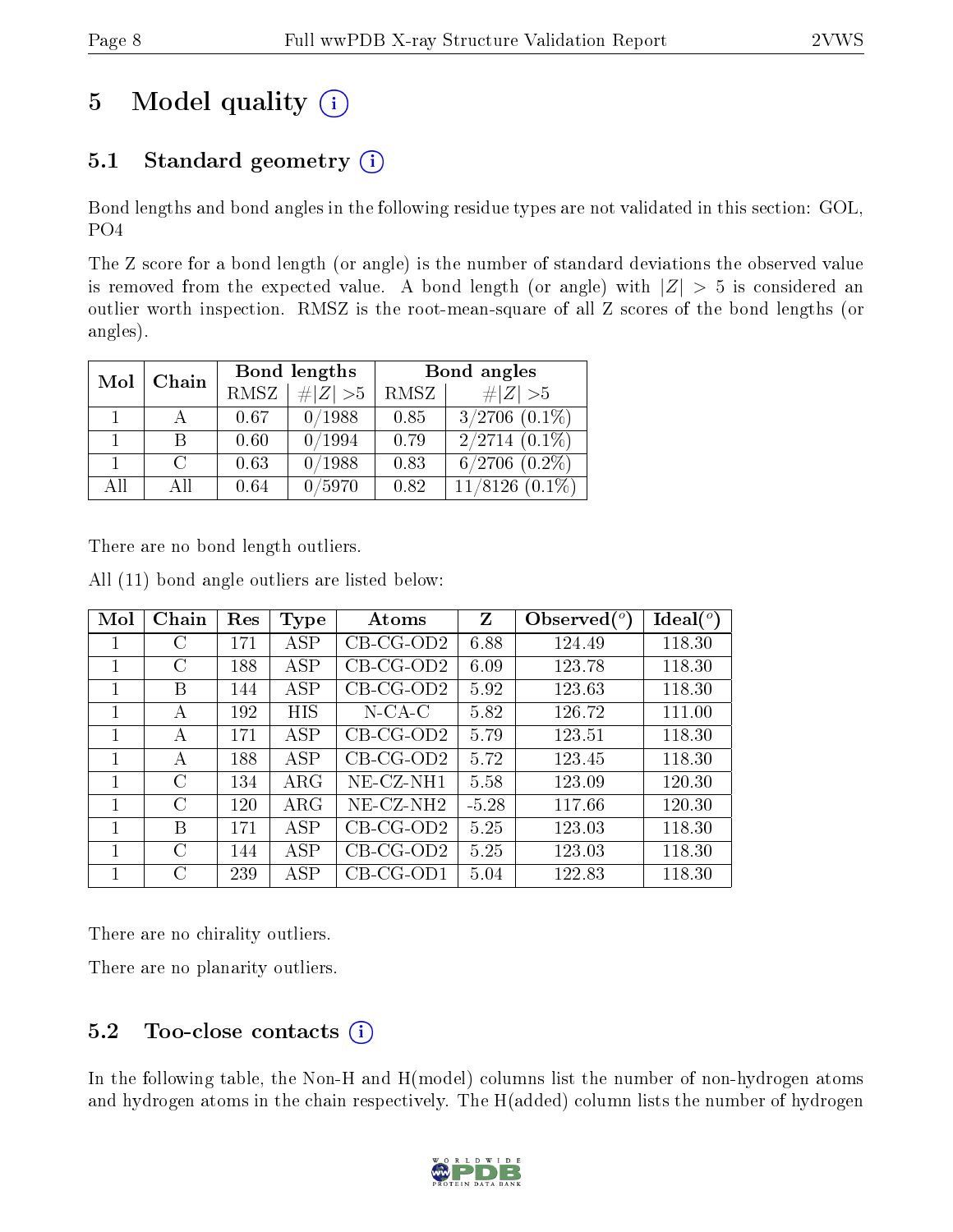| Mol           | Chain | $\bf Non-H$ | $\mid$ H(model) | H(added) | Clashes | <b>Symm-Clashes</b> |
|---------------|-------|-------------|-----------------|----------|---------|---------------------|
|               | А     | 1951        |                 | 1950     | 18      |                     |
|               | Β     | 1952        |                 | 1951     | 18      |                     |
|               | С     | 1951        |                 | 1950     | 8       |                     |
| 2             | А     | 10          |                 |          |         |                     |
| $\mathcal{D}$ | В     | 5           |                 |          |         |                     |
| 2             | C     | 5           |                 |          |         |                     |
| 3             | C     | 12          |                 | 16       |         |                     |
| 4             | А     | 320         |                 |          | 3       |                     |
| 4             | В     | 321         |                 |          | 5       |                     |
|               | C     | 318         |                 |          |         | U                   |
| All           | All   | 6845        |                 | 5867     | 44      |                     |

atoms added and optimized by MolProbity. The Clashes column lists the number of clashes within the asymmetric unit, whereas Symm-Clashes lists symmetry related clashes.

The all-atom clashscore is defined as the number of clashes found per 1000 atoms (including hydrogen atoms). The all-atom clashscore for this structure is 4.

All (44) close contacts within the same asymmetric unit are listed below, sorted by their clash magnitude.

| Atom-1               | Atom-2                     | Interatomic    | Clash         |
|----------------------|----------------------------|----------------|---------------|
|                      |                            | distance $(A)$ | overlap $(A)$ |
| 1:B:105:ALA:HB1      | 1:B:170:ILE:HD11           | 1.40           | 1.01          |
| 1:A:105:ALA:HB1      | 1: A:170: ILE: HD11        | 1.56           | 0.87          |
| 1: A: 122: VAL: HG23 | 4:C:2071:HOH:O             | 1.81           | 0.79          |
| 1:B:181:SER:OG       | 1:B:190:ALA:HA             | 1.86           | 0.76          |
| 1:B:179:ASP:HB2      | 4:B:2230:HOH:O             | 1.85           | 0.75          |
| 1:B:13:LEU:HD12      | 4: B: 2027: HOH:O          | 1.95           | 0.67          |
| 1: B:80: LYS: HG2    | 4:B:2131:HOH:O             | 2.02           | 0.60          |
| 1:A:187:PRO:HD2      | 1: A: 189: ASN: HD21       | 1.68           | 0.58          |
| 1:C:158:LEU:HDI1     | 1:C:180:LEU:HD11           | 1.85           | 0.58          |
| 1:B:153:GLU:OE1      | 1:B:153:GLU:HA             | 2.04           | 0.57          |
| 1: A:241: MET:HG2    | 4: B: 2180: HOH:O          | 2.05           | $0.56\,$      |
| 1:A:153:GLU:HB3      | 4:A:2221:HOH:O             | 2.04           | 0.56          |
| 1:B:222:MET:CE       | 1:B:226[B]:CYS:SG          | 2.95           | 0.54          |
| 1:A:189:ASN:ND2      | $1:A:\overline{189:ASN:H}$ | 2.06           | 0.54          |
| 1:B:80:LYS:HB2       | 1:B:81:PRO:HD3             | 1.90           | 0.54          |
| 1:C:158:LEU:CD1      | 1:C:180:LEU:HD11           | 2.39           | 0.53          |
| 1:C:205:ARG:HG3      | 4:C:2253:HOH:O             | 2.09           | 0.52          |
| 1:A:102:ALA:HB2      | 1:A:163:GLU:HB3            | 1.93           | 0.51          |
| 1:B:47:GLY:O         | 1:B:76:VAL:HG22            | 2.10           | 0.51          |
| 1:B:222:MET:HE3      | 1:B:226[B]:CYS:SG          | 2.51           | 0.51          |
| 1:C:152:VAL:CG2      | 1:C:175:ILE:HG12           | 2.41           | 0.50          |

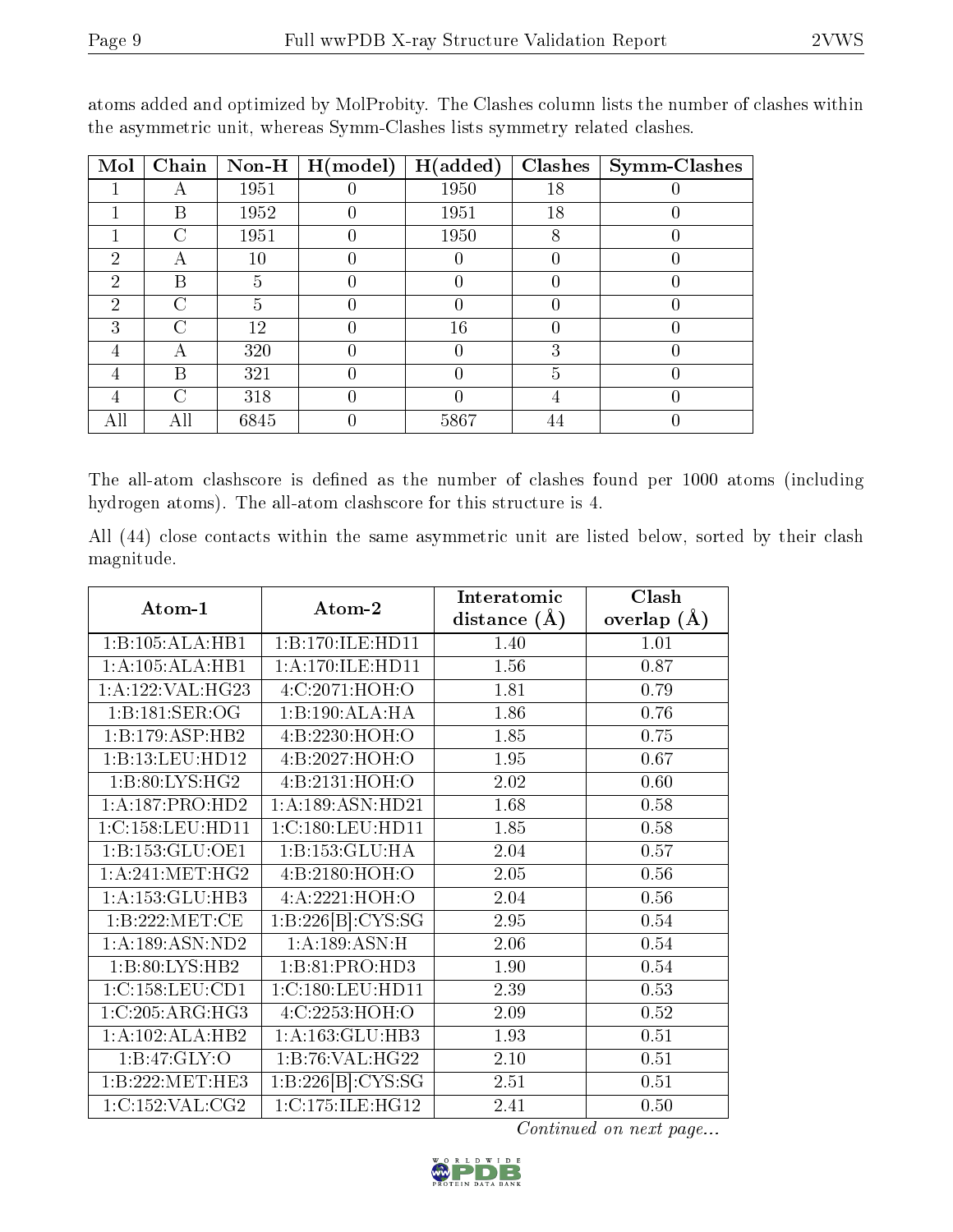|                            |                             | Interatomic    | Clash         |
|----------------------------|-----------------------------|----------------|---------------|
| Atom-1                     | Atom-2                      | distance $(A)$ | overlap $(A)$ |
| 1:A:115:PRO:HG2            | 4:C:2071:HOH:O              | 2.09           | 0.50          |
| 1:B:105:ALA:CB             | 1:B:170:ILE:HD11            | 2.28           | 0.49          |
| 1:B:124:ALA:HB1            | 1:B:129:ALA:HB3             | 1.96           | 0.48          |
| 1:C:47:GLY:O               | 1:C:76:VAL:HG22             | 2.14           | 0.48          |
| 1:A:124:ALA:HB1            | 1:A:129:ALA:HB3             | 1.96           | 0.48          |
| 1:A:176:GLY:HA3            | 4:A:2223:HOH:O              | 2.14           | 0.48          |
| 1:A:182:ALA:HA             | 1: A: 187: PRO: HA          | 1.95           | 0.48          |
| 1:A:152:VAL:HG13           | 1:A:157:ALA:HB1             | 1.95           | 0.47          |
| 1:A:3:ALA:HB1              | 1: A: 136: GLU: HG2         | 1.96           | 0.46          |
| 1:B:222:MET:HE2            | 1:B:226[B]:CYS:SG           | 2.55           | 0.46          |
| 1:C:80:LYS:HE3             | 1:C:119:GLU:HB3             | 1.98           | 0.46          |
| 1:C:76:VAL:HG23            | 4:C:2114:HOH:O              | 2.18           | 0.43          |
| 1: A: 189: ASN: N          | 1: A: 189: ASN: ND2         | 2.66           | 0.43          |
| 1:A:187:PRO:O              | 1:A:188:ASP:HB2             | 2.18           | 0.43          |
| 1:B:181:SER:HB3            | 1:B:186:TYR:O               | 2.19           | 0.43          |
| 1:B:80:LYS:HB2             | 1:B:81:PRO:CD               | 2.49           | 0.43          |
| 1:A:211:LYS:NZ             | 4: A: 2276: HOH:O           | 2.41           | 0.42          |
| 1:B:249:GLN:NE2            | 4:B:2307:HOH:O              | 2.40           | 0.42          |
| 1:A:158:LEU:HD11           | 1: A:198: ILE: HG21         | 2.01           | 0.42          |
| 1:B:110:SER:OG             | 1:B:119:GLU:HG3             | 2.20           | 0.41          |
| $1:B:131:A\overline{RG:O}$ | 1:B:134:ARG:HD3             | 2.21           | 0.41          |
| 1: A: 152: VAL: HG13       | $1:A:\overline{157:ALA:CB}$ | 2.51           | 0.41          |
| 1:C:152:VAL:HG23           | 1:C:175:ILE:HG12            | 2.02           | 0.40          |

Continued from previous page...

There are no symmetry-related clashes.

#### 5.3 Torsion angles  $(i)$

#### 5.3.1 Protein backbone (i)

In the following table, the Percentiles column shows the percent Ramachandran outliers of the chain as a percentile score with respect to all X-ray entries followed by that with respect to entries of similar resolution.

The Analysed column shows the number of residues for which the backbone conformation was analysed, and the total number of residues.

| $Mol$   Chain | Analysed                      | $\mid$ Favoured $\mid$ Allowed $\mid$ Outliers $\mid$ Percentiles $\mid$ |                     |          |                                |  |
|---------------|-------------------------------|--------------------------------------------------------------------------|---------------------|----------|--------------------------------|--|
|               | $254/267 (95\%)$   250 (98\%) |                                                                          | $\frac{1}{2}$ (1\%) | $2(1\%)$ | $\vert 19 \vert \vert 4 \vert$ |  |
|               | $255/267 (96\%)$   251 (98\%) |                                                                          | $4(2\%)$            |          | $\mid$ 100 $\mid$ 100 $\mid$   |  |

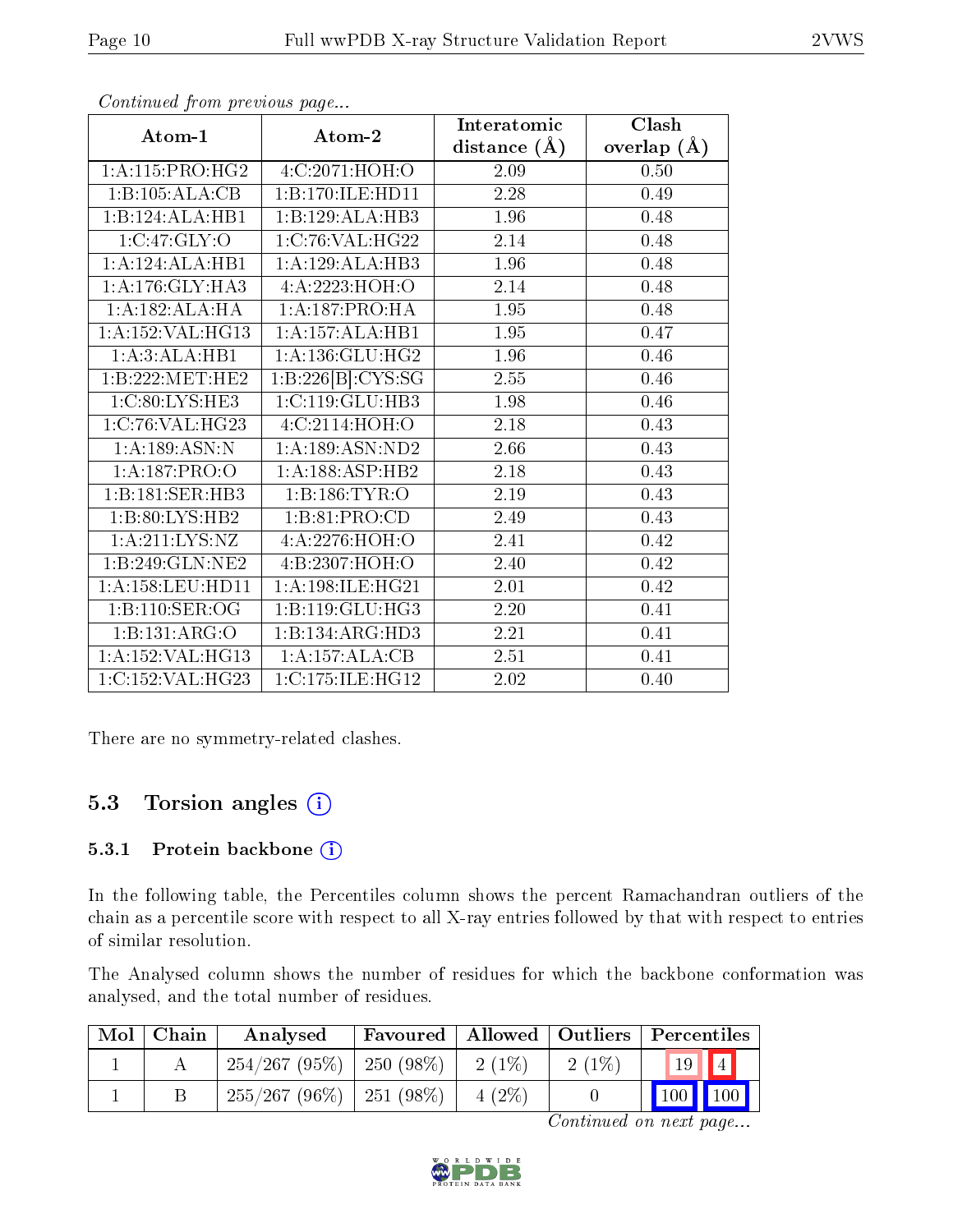|     |             | contentation provided to page         |          |          |                                             |  |
|-----|-------------|---------------------------------------|----------|----------|---------------------------------------------|--|
|     | Mol   Chain | Analysed                              |          |          | Favoured   Allowed   Outliers   Percentiles |  |
|     |             | $254/267 (95\%)$   246 (97\%)         | $5(2\%)$ | $3(1\%)$ | $\boxed{13}$ $\boxed{1}$                    |  |
| All | All         | $763/801$ (95%)   747 (98%)   11 (1%) |          | $5(1\%)$ | $\boxed{22}$ 5                              |  |

Continued from previous page...

All (5) Ramachandran outliers are listed below:

| Mol | Chain | Res | Type             |
|-----|-------|-----|------------------|
|     |       | 188 | $\overline{ASP}$ |
|     | €.    | 190 | ALA              |
|     | ⊖     | 123 | <b>GLY</b>       |
|     | O     | 191 | GLY              |
|     |       | 192 | HIS              |

#### 5.3.2 Protein sidechains  $(i)$

In the following table, the Percentiles column shows the percent sidechain outliers of the chain as a percentile score with respect to all X-ray entries followed by that with respect to entries of similar resolution.

The Analysed column shows the number of residues for which the sidechain conformation was analysed, and the total number of residues.

| Mol | Chain   | Analysed        | Outliers<br>Rotameric |           | Percentiles |    |  |
|-----|---------|-----------------|-----------------------|-----------|-------------|----|--|
|     |         | $203/211(96\%)$ | 200 $(98\%)$          | $3(2\%)$  | 65          | 37 |  |
|     | B       | 204/211(97%)    | 199 (98%)             | $5(2\%)$  | 47          | 14 |  |
|     | $\rm C$ | $203/211(96\%)$ | 201 $(99\%)$          | $2(1\%)$  | 76          | 53 |  |
| All | All     | $610/633(96\%)$ | 600(98%)              | $10(2\%)$ | 62          | 33 |  |

All (10) residues with a non-rotameric sidechain are listed below:

| Mol | Chain | Res | Type       |
|-----|-------|-----|------------|
| 1   | А     | 23  | TRP        |
| 1   | А     | 155 | <b>LYS</b> |
| 1   | A     | 189 | <b>ASN</b> |
| 1   | В     | 23  | TRP        |
| 1   | В     | 119 | GLU        |
| 1   | В     | 155 | <b>LYS</b> |
| 1   | В     | 179 | ASP        |
| 1   | В     | 188 | ASP        |
| 1   | C     | 23  | $\rm TRP$  |
|     | C     | 225 | <b>GLN</b> |

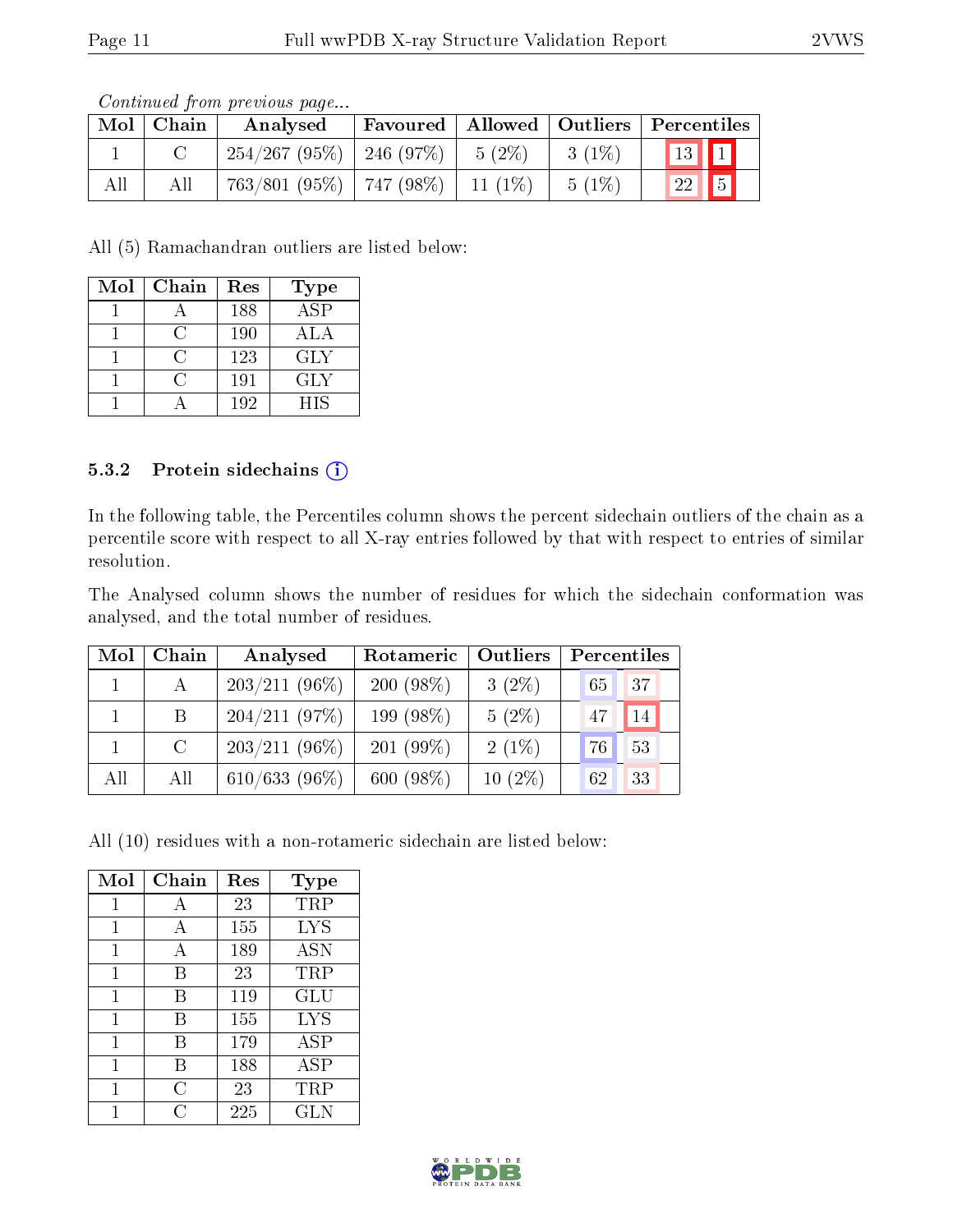Some sidechains can be flipped to improve hydrogen bonding and reduce clashes. All (3) such sidechains are listed below:

| Mol | Chain | $\operatorname{Res}% \left( \mathcal{N}\right) \equiv\operatorname{Res}(\mathcal{N}_{0},\mathcal{N}_{0})$ | Type |
|-----|-------|-----------------------------------------------------------------------------------------------------------|------|
|     |       | 189                                                                                                       | ASN  |
|     |       | 189                                                                                                       | ASN. |
|     |       | 249                                                                                                       | GL N |

#### 5.3.3 RNA $(i)$

There are no RNA molecules in this entry.

#### 5.4 Non-standard residues in protein, DNA, RNA chains (i)

There are no non-standard protein/DNA/RNA residues in this entry.

#### 5.5 Carbohydrates (i)

There are no carbohydrates in this entry.

#### 5.6 Ligand geometry  $(i)$

6 ligands are modelled in this entry.

In the following table, the Counts columns list the number of bonds (or angles) for which Mogul statistics could be retrieved, the number of bonds (or angles) that are observed in the model and the number of bonds (or angles) that are defined in the Chemical Component Dictionary. The Link column lists molecule types, if any, to which the group is linked. The Z score for a bond length (or angle) is the number of standard deviations the observed value is removed from the expected value. A bond length (or angle) with  $|Z| > 2$  is considered an outlier worth inspection. RMSZ is the root-mean-square of all Z scores of the bond lengths (or angles).

| Mol            |                 | Chain              | Res  | Link                     |        | <b>Bond lengths</b> |                  |        | Bond angles |                       |
|----------------|-----------------|--------------------|------|--------------------------|--------|---------------------|------------------|--------|-------------|-----------------------|
|                | Type            |                    |      |                          | Counts | RMSZ                | #<br> Z >2       | Counts | RMSZ        | $#^{\prime}$<br> Z >2 |
| $\overline{2}$ | PO <sub>4</sub> | C                  | 1257 |                          | 4,4,4  | 1.77                | (25%)            | 6,6,6  | 2.59        | $3(50\%)$             |
| $\overline{2}$ | PO <sub>4</sub> | А                  | 1258 |                          | 4,4,4  | 0.79                | $\left( \right)$ | 6,6,6  | 0.42        | $\left( \right)$      |
| 3              | GOL             | $\overline{\rm C}$ | 1258 | $\overline{\phantom{a}}$ | 5,5,5  | 0.20                | $\overline{0}$   | 5,5,5  | 0.66        | 0                     |
| $\overline{2}$ | PO4             | B                  | 1257 |                          | 4.4.4  | 1.98                | (25%)            | 6,6,6  | 2.34        | 2(33%)                |
| 3              | GOL             | $\mathcal{C}$      | 1259 |                          | 5,5,5  | 0.42                | $\Omega$         | 5,5,5  | 0.45        | $\left( \right)$      |
| $\overline{2}$ | PO <sub>4</sub> | А                  | 1257 |                          | 4,4,4  | 1.60                | (25%)            | 6,6,6  | 2.05        | 2(33%)                |

In the following table, the Chirals column lists the number of chiral outliers, the number of chiral

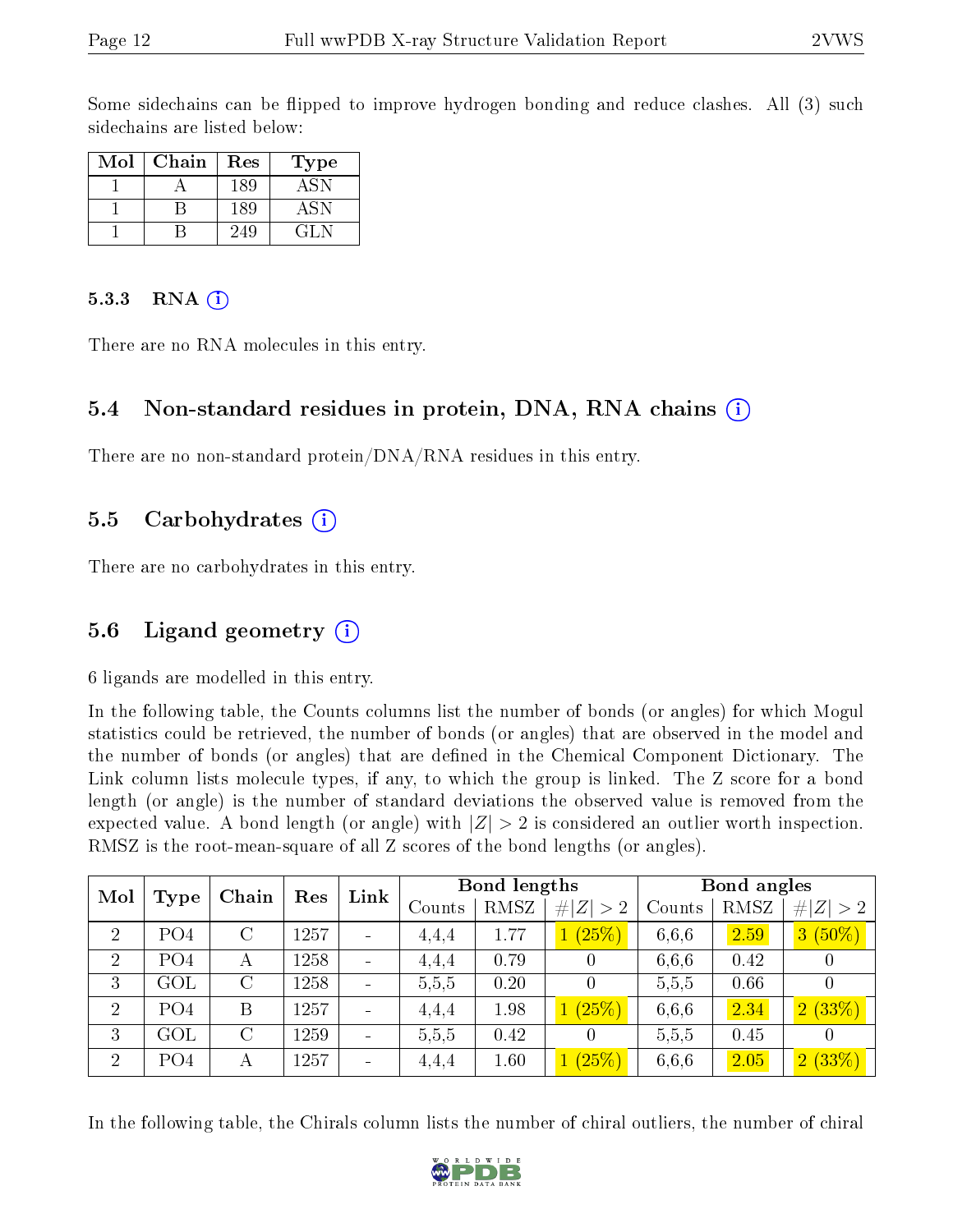centers analysed, the number of these observed in the model and the number defined in the Chemical Component Dictionary. Similar counts are reported in the Torsion and Rings columns. '-' means no outliers of that kind were identified.

|     |      |        | Mol   Type   Chain   Res   Link   Chirals   Torsions   Rings |  |
|-----|------|--------|--------------------------------------------------------------|--|
| GOL | 1259 | $\sim$ | 0/4/4/4                                                      |  |
| GOL | 1258 | $\sim$ | 2/4/4/4                                                      |  |

|  | All (3) bond length outliers are listed below: |  |  |  |
|--|------------------------------------------------|--|--|--|
|  |                                                |  |  |  |

| Mol | $ $ Chain $ $ |      |                 |           |      | Res Type Atoms   Z   Observed(A)   Ideal(A) |          |
|-----|---------------|------|-----------------|-----------|------|---------------------------------------------|----------|
|     |               | 1257 | PO <sub>4</sub> | $P$ -O1   | 3.76 | 1.59                                        | 1.50     |
|     |               | 1257 | PO <sub>4</sub> | $P-O1$    | 3.32 | 1.58                                        | 1.50     |
|     |               | 1257 | PO4             | $P_{-}O1$ | 3.16 | 1.58                                        | $1.50\,$ |

All (7) bond angle outliers are listed below:

| Mol                         | Chain         | Res  | Type            | Atoms      | Z       | Observed $(^\circ)$ | Ideal(°) |
|-----------------------------|---------------|------|-----------------|------------|---------|---------------------|----------|
| $\overline{2}$              | C             | 1257 | PO <sub>4</sub> | $O2-P-O1$  | $-4.10$ | 95.88               | 110.89   |
| 2                           | $\mathcal{C}$ | 1257 | PO4             | $O4-P-O1$  | 4.05    | 125.71              | 110.89   |
| $\mathfrak{D}$              | B             | 1257 | PO4             | $O4-P-O1$  | 3.92    | 125.23              | 110.89   |
| 2                           | B             | 1257 | PO4             | $O2-P-O1$  | $-3.60$ | 97.73               | 110.89   |
| $\mathcal{D}_{\mathcal{L}}$ |               | 1257 | PO4             | $O4-P-O1$  | 3.37    | 123.22              | 110.89   |
| $\overline{2}$              |               | 1257 | PO4             | $O2$ -P-O1 | $-3.23$ | 99.09               | 110.89   |
| $\overline{2}$              | $\mathcal{C}$ | 1257 | PO4             | $O3-P-O2$  | 2.28    | 115.30              | 107.97   |

There are no chirality outliers.

All (2) torsion outliers are listed below:

| $Mol$   Chain | $\operatorname{Res}$ | Type | Atoms         |
|---------------|----------------------|------|---------------|
|               | 1258                 | GOL  | $C1-C2-C3-O3$ |
|               | 1258                 | GOI  | Q2-C2-C3-Q3   |

There are no ring outliers.

No monomer is involved in short contacts.

### 5.7 [O](https://www.wwpdb.org/validation/2017/XrayValidationReportHelp#nonstandard_residues_and_ligands)ther polymers  $(i)$

There are no such residues in this entry.

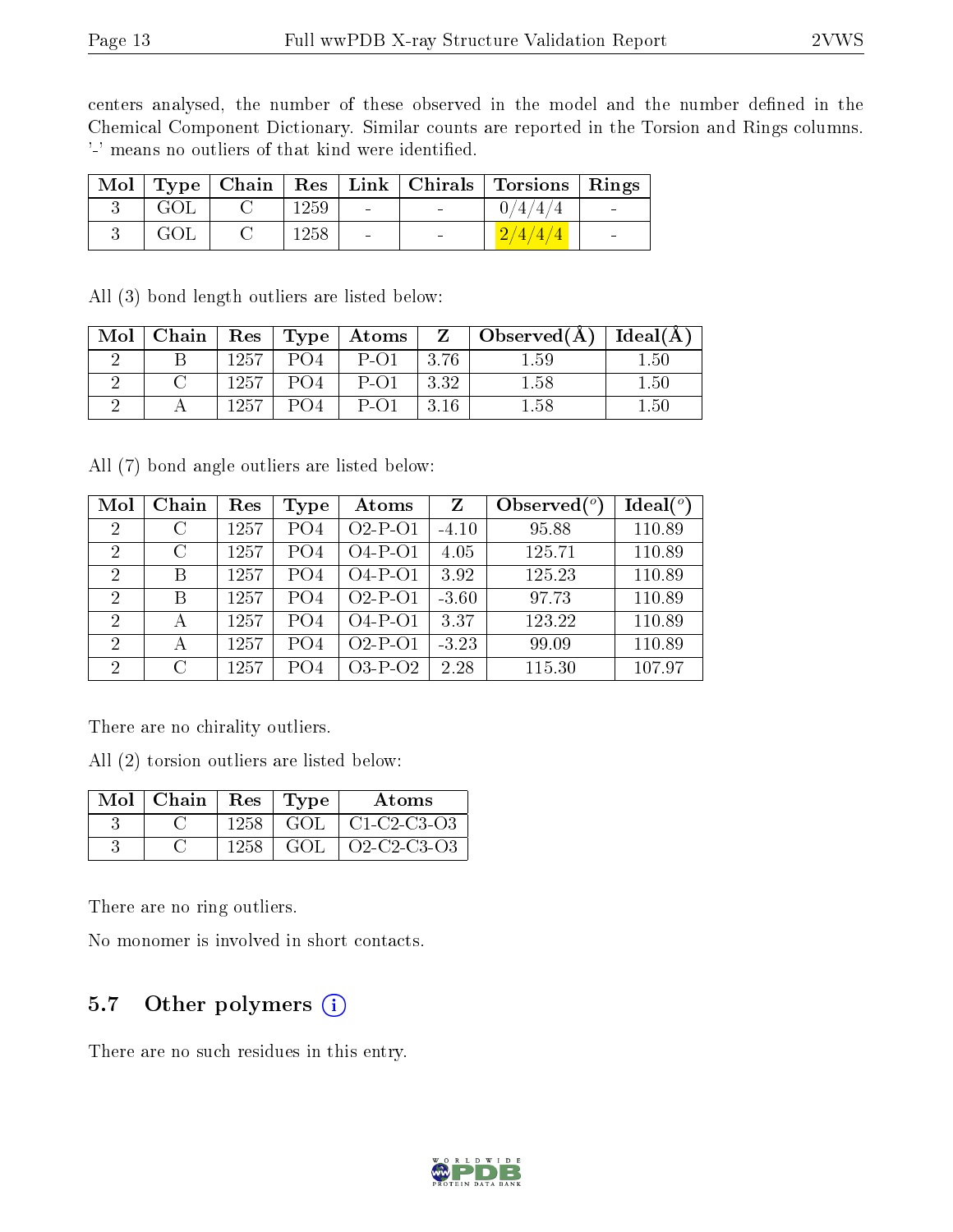### 5.8 Polymer linkage issues (i)

There are no chain breaks in this entry.

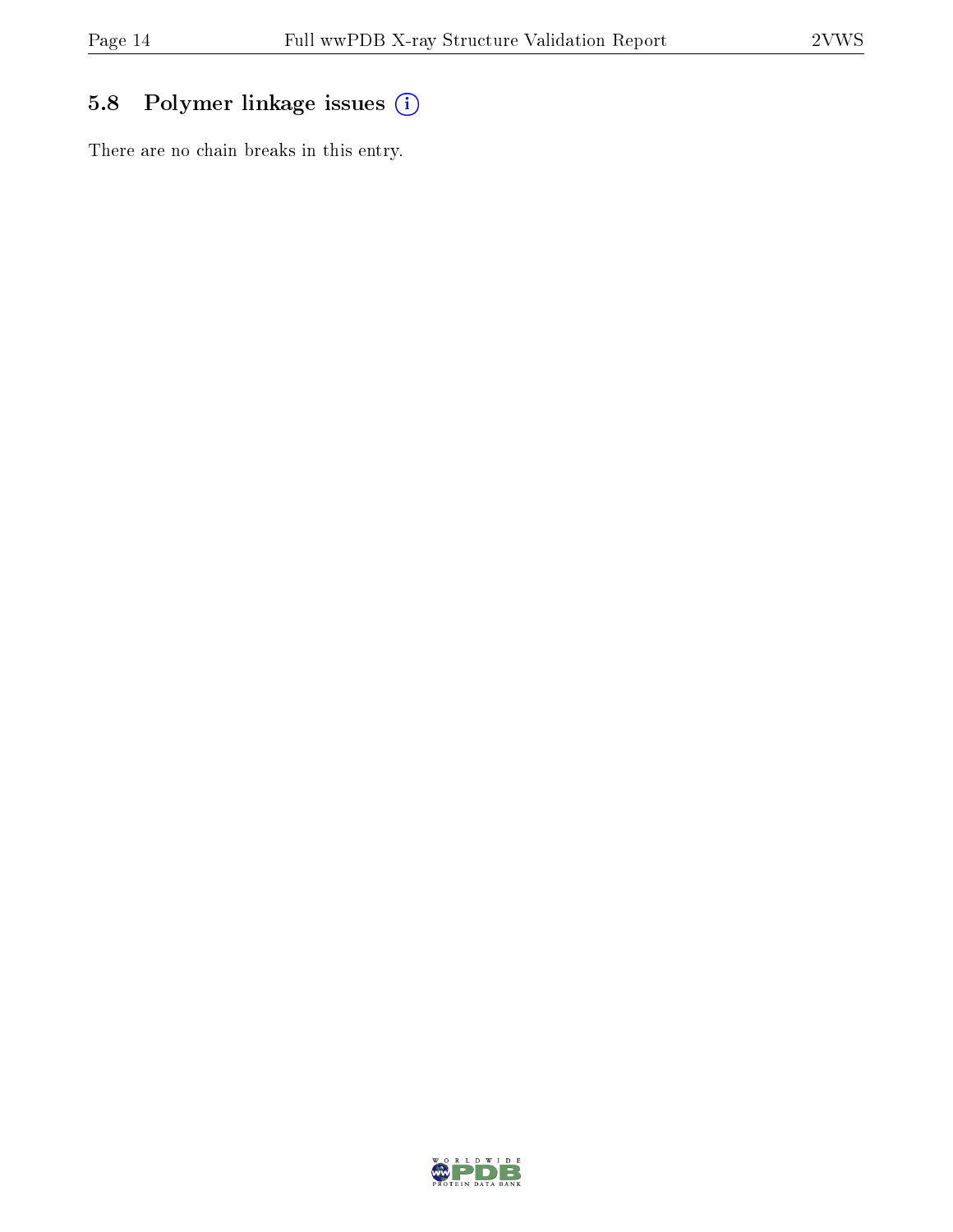## 6 Fit of model and data  $(i)$

### 6.1 Protein, DNA and RNA chains  $(i)$

In the following table, the column labelled  $#RSRZ> 2'$  contains the number (and percentage) of RSRZ outliers, followed by percent RSRZ outliers for the chain as percentile scores relative to all X-ray entries and entries of similar resolution. The OWAB column contains the minimum, median,  $95<sup>th</sup>$  percentile and maximum values of the occupancy-weighted average B-factor per residue. The column labelled ' $Q< 0.9$ ' lists the number of (and percentage) of residues with an average occupancy less than 0.9.

| Mol | Chain   | Analysed      | $\rm \#RSRZ{>}2$<br>${ <\hspace{-1.5pt}{\mathrm{RSRZ}} \hspace{-1.5pt}>}$ |                                  | $OWAB(A^2)$    | $\rm Q\textcolor{black}{<}0.9$ |
|-----|---------|---------------|---------------------------------------------------------------------------|----------------------------------|----------------|--------------------------------|
|     |         | 256/267(95%)  | 1.06                                                                      | 35 (13%) 3 $\boxed{2}$           | 13, 19, 31, 50 |                                |
|     | B       | 256/267(95%)  | 0.88                                                                      | 35 (13%) 3 $\boxed{2}$           | 13, 20, 34, 40 |                                |
|     | $\rm C$ | 256/267(95%)  | 0.88                                                                      | 30 (11\%) $4$                    | 14, 19, 29, 53 |                                |
| All | All     | 768/801 (95%) | 0.94                                                                      | $\boxed{3}$<br>$100(13\%)$<br> 3 | 13, 20, 33, 53 |                                |

All (100) RSRZ outliers are listed below:

| Mol            | Chain                   | Res            | Type                      | <b>RSRZ</b>       |
|----------------|-------------------------|----------------|---------------------------|-------------------|
| $\mathbf{1}$   | $\boldsymbol{A}$        | 190            | <b>ALA</b>                | 33.3              |
| $\overline{1}$ | $\overline{\rm C}$      | 190            | ALA                       | 18.0              |
| $\overline{1}$ | $\overline{\rm A}$      | 189            | <b>ASN</b>                | 15.5              |
| $\overline{1}$ | $\overline{\rm C}$      | 189            | $\overline{\mathrm{ASN}}$ | $\overline{11.9}$ |
| $\mathbf{1}$   | $\boldsymbol{B}$        | 117            | <b>TYR</b>                | $11.\overline{4}$ |
| $\overline{1}$ | $\overline{\rm C}$      | 187            | PRO                       | $\overline{9.5}$  |
| $\overline{1}$ | $\overline{\rm A}$      | 191            | <b>GLY</b>                | 9.3               |
| $\overline{1}$ | $\overline{\rm A}$      | 256            | SER                       | 9.0               |
| $\mathbf{1}$   | $\overline{\mathrm{B}}$ | 256            | <b>SER</b>                | 8.7               |
| $\mathbf{1}$   | $\overline{\rm C}$      | 256            | SER                       | 8.2               |
| $\overline{1}$ | $\overline{\rm C}$      | 188            | $\overline{\rm ASP}$      | $\overline{8.2}$  |
| $\mathbf{1}$   | $\overline{\rm A}$      | 187            | PRO                       | 8.1               |
| $\overline{1}$ | $\overline{\rm A}$      | 117            | <b>TYR</b>                | 7.8               |
| $\overline{1}$ | $\overline{\rm A}$      | 188            | $\overline{\text{ASP}}$   | 7.7               |
| $\overline{1}$ | $\overline{\rm A}$      | $\overline{1}$ | <b>MET</b>                | 7.7               |
| $\overline{1}$ | $\overline{\rm C}$      | 191            | $\overline{\text{GLY}}$   | 6.8               |
| $\overline{1}$ | $\overline{\rm A}$      | 116            | PRO                       | 6.4               |
| $\overline{1}$ | $\overline{\rm A}$      | 192            | $\overline{HIS}$          | 6.4               |
| $\overline{1}$ | $\overline{B}$          | 187            | PRO                       | 5.9               |
| $\mathbf{1}$   | $\boldsymbol{A}$        | 186            | <b>TYR</b>                | 5.5               |
| $\overline{1}$ | B                       | $\mathbf{1}$   | MET                       | $5.2\,$           |
| $\overline{1}$ | $\overline{\rm C}$      | $\overline{2}$ | <b>ASN</b>                | 5.1               |
| $\mathbf 1$    | Β                       | 116            | PRO                       | 4.8               |

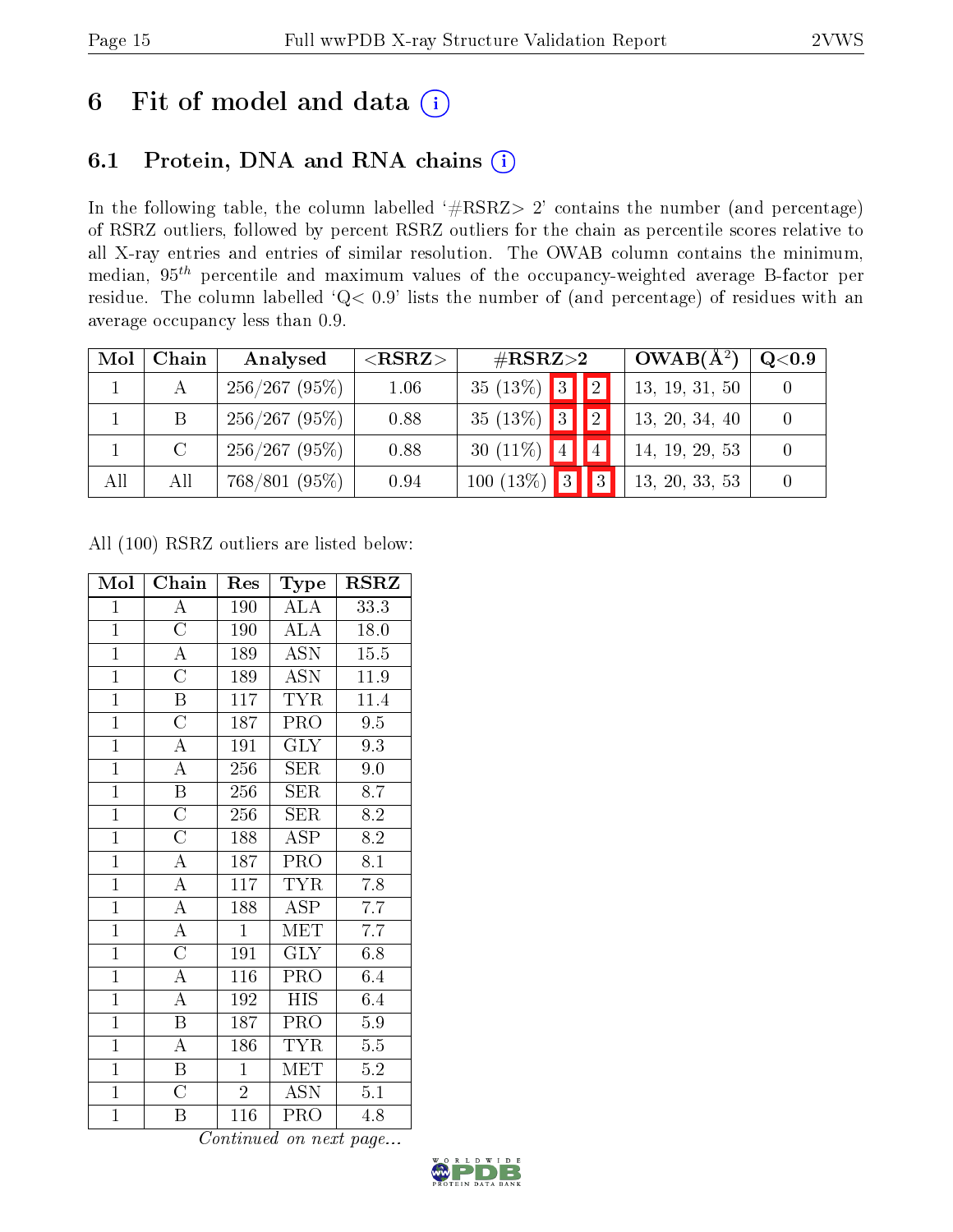| Mol            | Chain                   | Res              | Type                        | $\overline{\text{RSR}}$ |
|----------------|-------------------------|------------------|-----------------------------|-------------------------|
| $\mathbf{1}$   | $\overline{B}$          | 57               | <b>LEU</b>                  | $\overline{4.2}$        |
| $\mathbf{1}$   | A                       | 126              | $\overline{\text{VAL}}$     | 4.1                     |
| $\overline{1}$ | $\overline{A}$          | $5\overline{4}$  | <b>ILE</b>                  | $\overline{4.1}$        |
| $\mathbf{1}$   | $\overline{\rm C}$      | $\overline{4}$   | <b>LEU</b>                  | $\overline{4.1}$        |
| $\overline{1}$ | $\overline{\mathrm{B}}$ | $\overline{3}$   | $\overline{\rm ALA}$        | $\overline{4.1}$        |
| $\mathbf{1}$   | $\boldsymbol{B}$        | 137              | <b>ASN</b>                  | 4.0                     |
| $\mathbf{1}$   | $\overline{C}$          | $\mathbf{1}$     | MET                         | $\overline{3.9}$        |
| $\mathbf{1}$   | $\overline{\rm C}$      | 229              | <b>TRP</b>                  | $3.6\,$                 |
| $\overline{1}$ | $\overline{B}$          | 188              | $\overline{\text{ASP}}$     | $\overline{3.6}$        |
| $\overline{1}$ | $\overline{\rm C}$      | 117              | <b>TYR</b>                  | $\overline{3.5}$        |
| $\overline{1}$ | $\overline{A}$          | $\overline{2}$   | $\overline{\text{ASN}}$     | $\overline{3.5}$        |
| $\overline{1}$ | $\overline{\mathrm{B}}$ | <b>190</b>       | $\overline{ALA}$            | $\overline{3.3}$        |
| $\overline{1}$ | $\overline{\rm A}$      | $\overline{125}$ | $\overline{\text{SER}}$     | $\overline{3.2}$        |
| $\overline{1}$ | $\overline{A}$          | 136              | $\overline{{\rm GLU}}$      | $\overline{3.2}$        |
| $\overline{1}$ | $\overline{\rm C}$      | $\overline{54}$  | <b>ILE</b>                  | $\overline{3.1}$        |
| $\overline{1}$ | $\overline{\rm A}$      | 16               | $\text{GL}\bar{Y}$          | $\overline{3.1}$        |
| $\overline{1}$ | $\overline{\mathrm{B}}$ | $\overline{255}$ | $\overline{\text{LYS}}$     | $\overline{3.1}$        |
| $\overline{1}$ | $\overline{\mathrm{B}}$ | 189              | <b>ASN</b>                  | 3.1                     |
| $\overline{1}$ | $\rm A$                 | 89               | ILE                         | 3.0                     |
| $\mathbf{1}$   | $\overline{\rm C}$      | 73               | $\overline{\text{ILE}}$     | $3.0\,$                 |
| $\mathbf{1}$   | $\overline{\mathrm{B}}$ | 89               | ILE                         | $2.9\,$                 |
| $\overline{1}$ | $\overline{\mathrm{B}}$ | $\overline{136}$ | $\overline{\text{GLU}}$     | $\overline{2.8}$        |
| $\mathbf{1}$   | B                       | 54               | <b>ILE</b>                  | 2.8                     |
| $\overline{1}$ | $\overline{\mathrm{B}}$ | $\overline{2}$   | $\overline{\mathrm{ASN}}$   | $\overline{2.8}$        |
| $\mathbf{1}$   | $\overline{A}$          | 221              | $\overline{\text{ASP}}$     | $\overline{2.7}$        |
| $\mathbf{1}$   | $\overline{C}$          | 57               | $\overline{\text{LEU}}$     | <b>2.7</b>              |
| $\mathbf{1}$   | $\overline{\rm C}$      | 221              | $\overline{\text{ASP}}$     | 2.7                     |
| $\overline{1}$ | $\overline{\rm C}$      | $\overline{53}$  | <b>THR</b>                  | $\overline{2}.7$        |
| $\overline{1}$ | $\overline{\mathrm{B}}$ | $\overline{4}$   | $\overline{\text{LEU}}$     | $\overline{2.7}$        |
| $\mathbf{1}$   | $\overline{\rm C}$      | 14               | $AR\overline{G}$            | $\overline{2.7}$        |
| $\mathbf 1$    | A                       | $\overline{4}$   | LEU                         | $2.6\,$                 |
| $\mathbf{1}$   | $\overline{\rm C}$      | $\overline{86}$  | <b>VAL</b>                  | $2.6\,$                 |
| $\mathbf{1}$   | $\overline{C}$          | 27               | <b>THR</b>                  | $2.6\,$                 |
| $\overline{1}$ | $\overline{\rm C}$      | $\overline{205}$ | $\overline{\rm ARG}$        | $\overline{2.5}$        |
| $\mathbf{1}$   | $\overline{\mathrm{B}}$ | 186              | <b>TYR</b>                  | $2.5\,$                 |
| $\mathbf{1}$   | $\overline{\rm C}$      | $\overline{8}9$  | ILE                         | $2.5\,$                 |
| $\mathbf{1}$   | $\overline{A}$          | 86               | <b>VAL</b>                  | 2.4                     |
| $\overline{1}$ | $\overline{\rm C}$      | 195              | <b>VAL</b>                  | 2.4                     |
| $\mathbf 1$    | $\overline{\rm C}$      | $\sqrt{29}$      | $\overline{A\overline{L}A}$ | 2.4                     |
| $\mathbf{1}$   | A                       | 156              | THR                         | 2.4                     |
| $\mathbf{1}$   | $\overline{\mathrm{B}}$ | $\overline{73}$  | <b>ILE</b>                  | 2.4                     |
| $\mathbf{1}$   | Β                       | 61               | LEU                         | 2.4                     |

Continued from previous page...

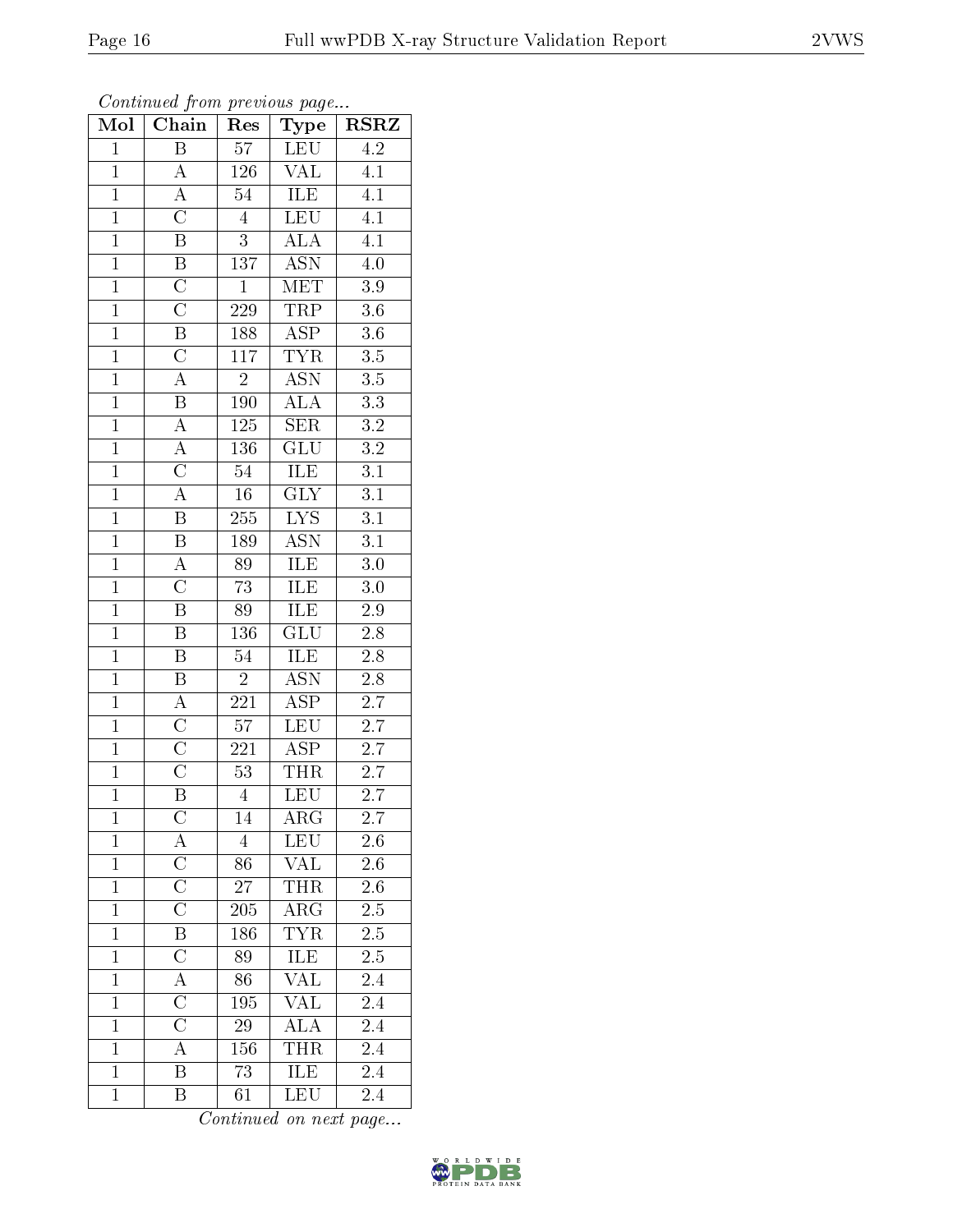| $M$ ol         | Chain                   | Res              | Type                      | <b>RSRZ</b>      |
|----------------|-------------------------|------------------|---------------------------|------------------|
| $\overline{1}$ | $\overline{B}$          | $\overline{53}$  | <b>THR</b>                | 2.4              |
| $\mathbf{1}$   | $\overline{\rm C}$      | 228              | $\overline{ALA}$          | 2.3              |
| $\overline{1}$ | $\overline{\rm A}$      | $\overline{45}$  | <b>ILE</b>                | $\overline{2.3}$ |
| $\mathbf{1}$   | $\boldsymbol{B}$        | $119\,$          | GLU                       | $2\overline{.3}$ |
| $\overline{1}$ | $\overline{\rm C}$      | 136              | $\overline{\text{GLU}}$   | $\overline{2.3}$ |
| $\mathbf{1}$   | $\, {\bf B}$            | 24               | <b>LEU</b>                | $\overline{2.3}$ |
| $\overline{1}$ | $\overline{\rm C}$      | $\overline{137}$ | $\overline{\mathrm{ASN}}$ | $\overline{2.3}$ |
| $\overline{1}$ | $\overline{\mathrm{B}}$ | <b>125</b>       | $\overline{\text{SER}}$   | $\overline{2.3}$ |
| $\mathbf{1}$   | $\, {\bf B}$            | 197              | ARG                       | $2.3\,$          |
| $\overline{1}$ | $\overline{A}$          | $\overline{53}$  | <b>THR</b>                | $\overline{2.3}$ |
| $\overline{1}$ | $\overline{A}$          | $\boldsymbol{3}$ | <b>ALA</b>                | $2.\overline{3}$ |
| $\overline{1}$ | $\overline{\mathrm{B}}$ | $\overline{14}$  | $\overline{\rm{ARG}}$     | $\overline{2.3}$ |
| $\overline{1}$ | $\overline{A}$          | $\overline{57}$  | LEU                       | $\overline{2.3}$ |
| $\overline{1}$ | $\overline{A}$          | $\overline{64}$  | <b>VAL</b>                | $\overline{2.3}$ |
| $\overline{1}$ | $\overline{A}$          | $\overline{115}$ | <b>PRO</b>                | $\overline{2.2}$ |
| $\overline{1}$ | $\boldsymbol{B}$        | $\overline{63}$  | <b>ALA</b>                | $\overline{2.2}$ |
| $\overline{1}$ | B                       | $\overline{45}$  | <b>ILE</b>                | $\overline{2.2}$ |
| $\overline{1}$ | $\, {\bf B}$            | 44               | <b>LEU</b>                | $\overline{2.2}$ |
| $\overline{1}$ | $\, {\bf B}$            | 64               | <b>VAL</b>                | $\overline{2.2}$ |
| $\overline{1}$ | $\overline{\mathrm{B}}$ | 122              | $\overline{\text{VAL}}$   | $\overline{2.2}$ |
| $\overline{1}$ | $\overline{A}$          | 166              | $\overline{\rm ASP}$      | $\overline{2.2}$ |
| $\overline{1}$ | $\overline{\rm C}$      | $\overline{61}$  | LEU                       | $\overline{2.2}$ |
| $\mathbf{1}$   | $\overline{\rm C}$      | 3                | <b>ALA</b>                | $2.\overline{2}$ |
| $\overline{1}$ | $\overline{A}$          | $\overline{83}$  | <b>ILE</b>                | $\overline{2.2}$ |
| $\overline{1}$ | $\overline{A}$          | 193              | $\overline{PRO}$          | $\overline{2.2}$ |
| $\mathbf{1}$   | $\overline{A}$          | $\overline{61}$  | <b>LEU</b>                | 2.1              |
| $\overline{1}$ | $\overline{A}$          | $\overline{50}$  | $\overline{ALA}$          | $\overline{2.1}$ |
| $\mathbf{1}$   | $\mathcal C$            | 44               | LEU                       | 2.1              |
| $\overline{1}$ | $\overline{\mathrm{B}}$ | 27               | THR                       | $\overline{2.1}$ |
| T              | Β                       | 72               | $\overline{\text{VAL}}$   | $2.1\,$          |
| $\overline{1}$ | $\overline{\rm C}$      | 58               | $\overline{\text{YR}}$    | $2.\overline{1}$ |
| $\mathbf 1$    | Β                       | $50\,$           | ALA                       | 2.1              |
| $\mathbf{1}$   | A                       | 162              | <b>ASP</b>                | $2.\overline{0}$ |
| $\mathbf 1$    | Β                       | 47               | $\overline{\text{GLY}}$   | 2.0              |
| $\overline{1}$ | A                       | 158              | <b>LEU</b>                | 2.0              |

Continued from previous page...

### 6.2 Non-standard residues in protein, DNA, RNA chains (i)

There are no non-standard protein/DNA/RNA residues in this entry.